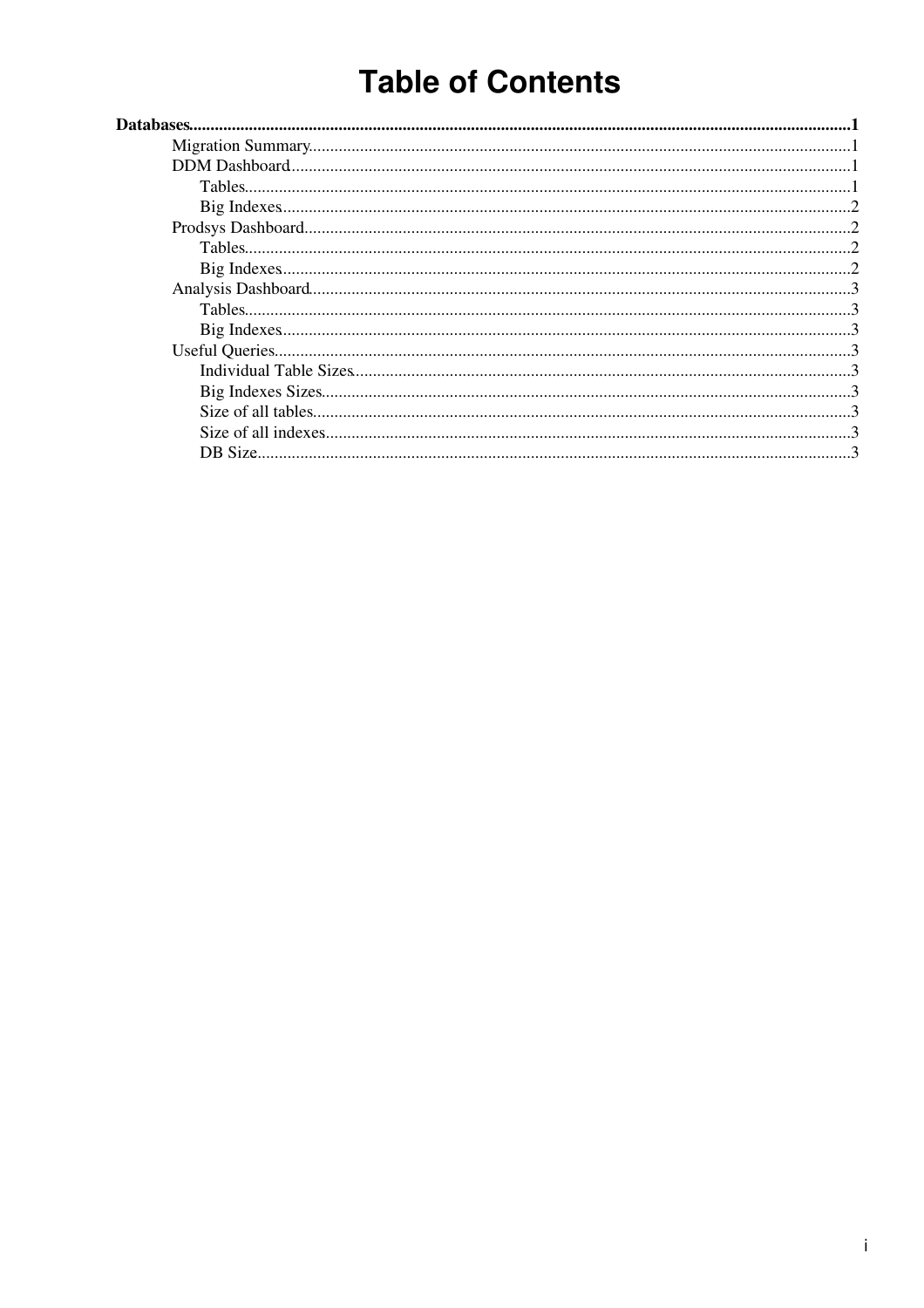# <span id="page-1-0"></span>**Databases**

## <span id="page-1-1"></span>**Migration Summary**

**Query Results** (3rd Nov 2009)

| <b>Dashboard</b> | <b>Account</b>                       | <b>Tables Size</b><br>(GB) | <b>Indexes</b><br>Size (GB) | <b>Total Size</b><br>(GB) | <b>Expected</b><br>migration |
|------------------|--------------------------------------|----------------------------|-----------------------------|---------------------------|------------------------------|
| <b>DDM</b>       | atlas dashboard dm@atlas dashboard   | 136.903                    | 140.839                     | 277.742                   | Table                        |
| Dashboard        |                                      |                            |                             |                           | dependent (see               |
|                  |                                      |                            |                             |                           | here)                        |
| Prodsys          | atlas_dashboard_prod@atlas_dashboard | 53.039                     | 61.242                      | 114.282                   | <b>Full database</b>         |
| Dashboard        |                                      |                            |                             |                           | migration                    |
| Analysis         | atlas_dashboard_job@atlas_dashboard  |                            |                             |                           | <b>Full database</b>         |
| Dashboard        |                                      |                            |                             |                           | migration                    |

### <span id="page-1-2"></span>**DDM Dashboard**

**Account:** atlas\_dashboard\_dm@atlas\_dashboard (ATLR)

Plus atlas\_dashboard\_dm\_writer, atlas\_dashboard\_dm\_reader

### <span id="page-1-3"></span>**Tables**

**Query Results** (3rd Nov 2009)

| <b>Table Name</b>         | Size (GB)      | <b>Migration Needs</b> |
|---------------------------|----------------|------------------------|
| OLD_T_SITE_DATA_STATS     | .027           | Data & Metadata        |
| <b>T DATASET</b>          | .547           | Data & Metadata        |
| <b>T_DATASET_FILE</b>     | 3.95           | Metadata Only          |
| <b>T_DATASET_LOCATION</b> | 1.625          | Data & Metadata        |
| <b>T DOMAIN</b>           | $\theta$       | Data & Metadata        |
| <b>T FILE</b>             | $\overline{4}$ | Metadata Only          |
| <b>T FILE LOCATION</b>    | 26.688         | Metadata Only          |
| <b>T_FILE_PLACEMENT</b>   | 97.736         | Metadata Only          |
| T_SCHED_DOWNTIME          | .002           | Metadata Only          |
| <b>T_SCHEMA_VERSION</b>   | $\theta$       | Data & Metadata        |
| <b>T SERVICE ERROR</b>    | .002           | Metadata Only          |
| T_SERVICE_METRICS         | $\overline{0}$ | Metadata Only          |
| <b>T_SERVICE_STATUS</b>   | .027           | Metadata Only          |
| <b>T_SITE</b>             | $\Omega$       | Data & Metadata        |
| T_SITE_DATA_STATS         | .07            | Data & Metadata        |
| T_SITE_SNAPSHOT           | .006           | Metadata Only          |
| T_STATS_DATA_SITE_PAIR    | .44            | Data & Metadata        |
| T_STATS_DATA_SITE_PAIR2   | .211           | Data & Metadata        |
| T_STATS_DATA_SITE_SINGLE  | .218           | Data & Metadata        |
| T_STATS_DATA_SITE_SINGLE2 | .106           | Data & Metadata        |
| T_STATS_ERROR_SITE_PAIR   | .271           | Data & Metadata        |
| T_STATS_ERROR_SITE_PAIR2  | .928           | Data & Metadata        |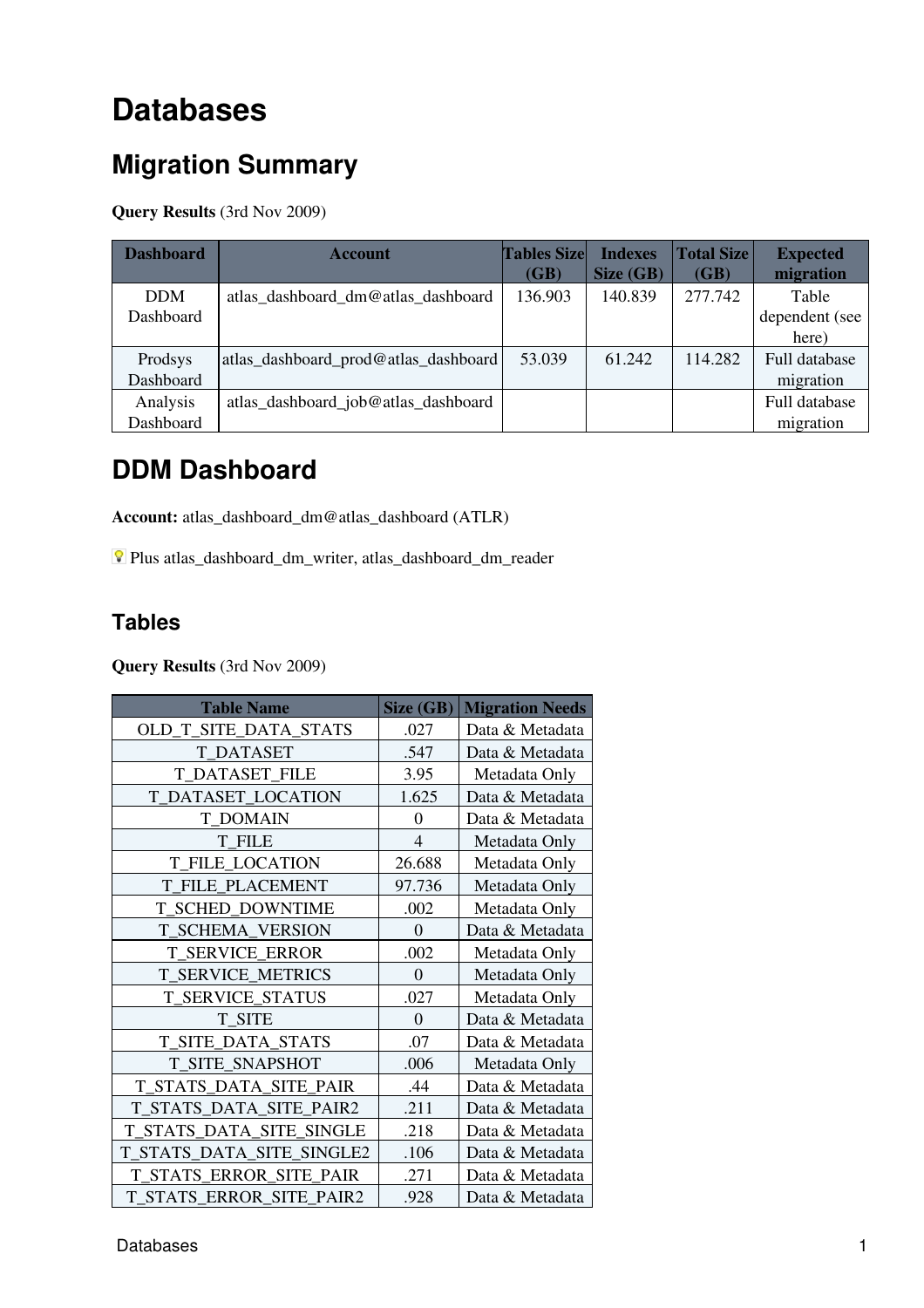| <b>T STATS ERROR SITE SINGLE</b> | -002 | Data & Metadata 1 |
|----------------------------------|------|-------------------|
| IT STATS ERROR SITE SINGLE2      | 046  | Data & Metadata   |

### <span id="page-2-0"></span>**Big Indexes**

**Query Results** (3rd Nov 2009)

| <b>Index Name</b>         | Size (GB) |
|---------------------------|-----------|
| FILE PLACEMENT PK         | 22.236    |
| FILE PLACEMENT SITE       | 12.486    |
| FP_CREATION_TIME          | 11.938    |
| FP MODIFIED TIME          | 11.762    |
| FILE_PLACEMENT_STATE      | 9.569     |
| FL_SITE_MODIFIED_TIME     | 7.971     |
| FILE_PLACEMENT_ACTIVITY   | 7.357     |
| FILE LOCATION PK          | 6.875     |
| FILE_LOCATION_UPDATE_TIME | 6.463     |
| FL MODIFIED TIME          | 6.067     |

## <span id="page-2-1"></span>**Prodsys Dashboard**

**Account:** atlas\_dashboard\_prod@atlas\_dashboard (ATLR)

Plus atlas\_dashboard\_prod\_w, atlas\_dashboard\_prod\_r

### <span id="page-2-2"></span>**Tables**

| <b>Table Name</b>      | Size (GB) |
|------------------------|-----------|
| <b>CLUSTER INFO</b>    |           |
| <b>EJOBDEF</b>         | 8.682     |
| EJOBDEF_SUMMARY        | 28.578    |
| <b>EJOBEXE</b>         | 13.459    |
| <b>EJOBEXE SUMMARY</b> | 2.131     |
| <b>ETASK</b>           | .025      |
| TABLE_COPY             | 0         |
| <b>TASKINPUTS</b>      | 0         |
| <b>TASKOUTPUTS</b>     | 0         |
| T SERVICE_STATUS       | .164      |

### <span id="page-2-3"></span>**Big Indexes**

| <b>Index Name</b>              | Size (GB) |
|--------------------------------|-----------|
| EJOBDEF_SUMMARY_UNIQ           | 40.04     |
| <b>EJOBEXE ENDTIME</b>         | 12.057    |
| EJOBEXE_SUMMARY_UNIQ           | 3.125     |
| EJOBDEF_TASK_CURRENTSTATUS_IDX | 1.626     |
| EJOBEXE_TASKFK                 | 1.125     |
| EJOBEXE_JOBDEFFK               | 1.125     |
| EJOBEXE_UNIQUE_ID              | 1.069     |
| EJOBDEF UNIQUE ID              | .875      |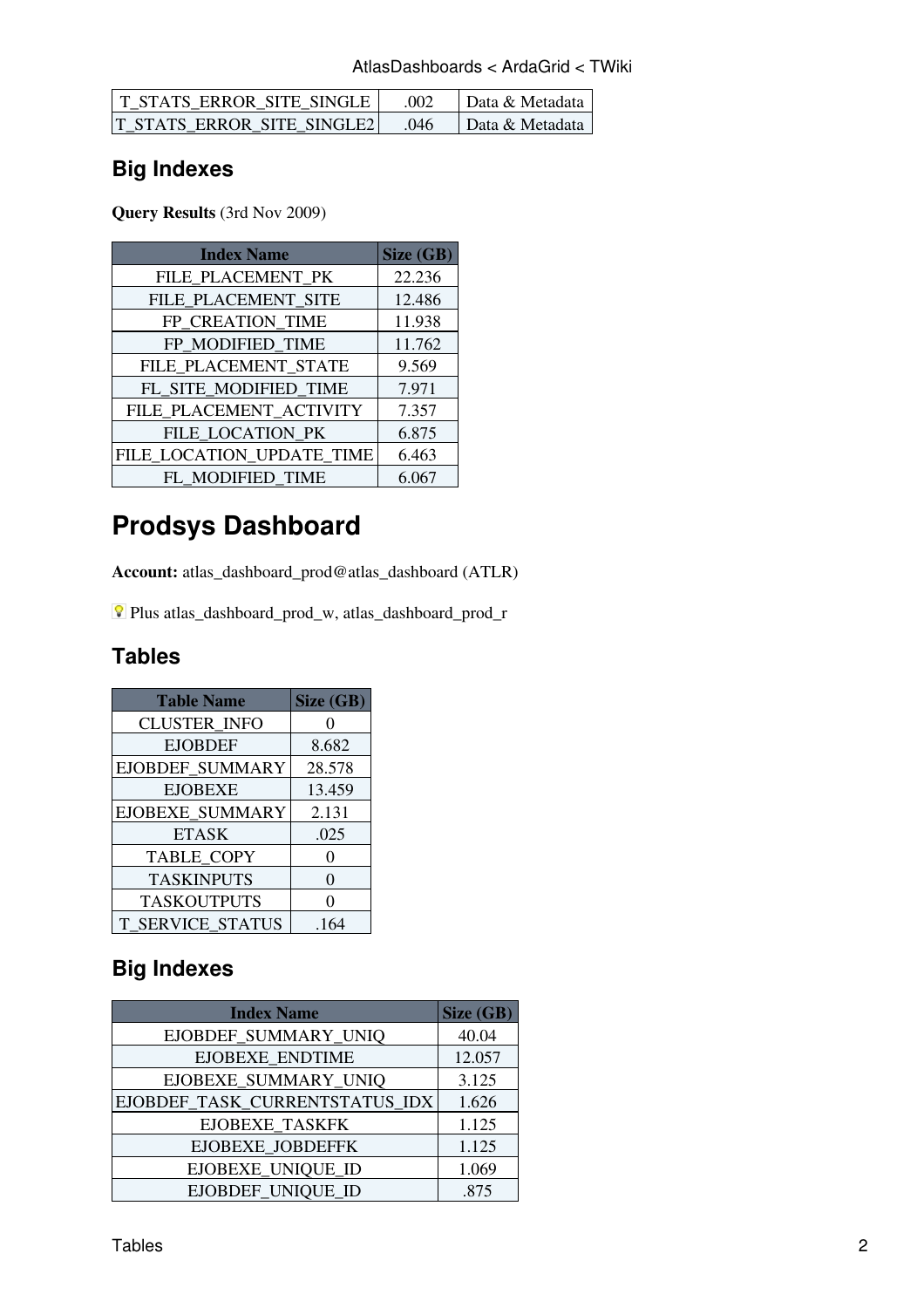| <b>SERVICE STATUS PK</b> |  |
|--------------------------|--|
| EIOBEXE ACTIVE           |  |

### <span id="page-3-0"></span>**Analysis Dashboard**

**Account:** atlas\_dashboard\_job@atlas\_dashboard (ATLR)

Plus atlas\_dashboard\_job\_w, atlas\_dashboard\_job\_r

#### <span id="page-3-1"></span>**Tables**

<span id="page-3-2"></span>**Big Indexes**

### <span id="page-3-3"></span>**Useful Queries**

#### <span id="page-3-4"></span>**Individual Table Sizes**

```
SELECT '| ' || segment_name || ' | ' || size_gb || ' |'
FROM (
    SELECT segment_name, ROUND(SUM(bytes) / 1024.0 / 1024.0 / 1024.0, 3) size_gb
    FROM user_segments
   WHERE segment type IN ('TABLE', 'TABLE PARTITION')
    GROUP BY segment_name
    ORDER BY segment_name ASC
);
```
#### <span id="page-3-5"></span>**Big Indexes Sizes**

```
SELECT '| ' || segment_name || ' | ' || size_gb || ' |'
FROM (
    SELECT segment_name, ROUND(SUM(bytes) / 1024.0 / 1024.0 / 1024.0, 3) size_gb
    FROM user_segments
    WHERE segment_type IN ('INDEX', 'INDEX PARTITION')
    GROUP BY segment_name
    ORDER BY size_gb desc
)
WHERE rownum \leq 10;
```
### <span id="page-3-6"></span>**Size of all tables**

SELECT ROUND(SUM(bytes) / 1024.0 / 1024.0 / 1024.0, 3) size\_gb FROM user\_segments WHERE segment\_type IN ('TABLE', 'TABLE PARTITION');

#### <span id="page-3-7"></span>**Size of all indexes**

SELECT ROUND(SUM(bytes) / 1024.0 / 1024.0 / 1024.0, 3) size\_gb FROM user\_segments WHERE segment\_type IN ('INDEX', 'INDEX PARTITION');

#### <span id="page-3-8"></span>**DB Size**

```
SELECT ROUND(SUM(bytes) / 1024.0 / 1024.0 / 1024.0, 3) size_gb
FROM user_segments;
```